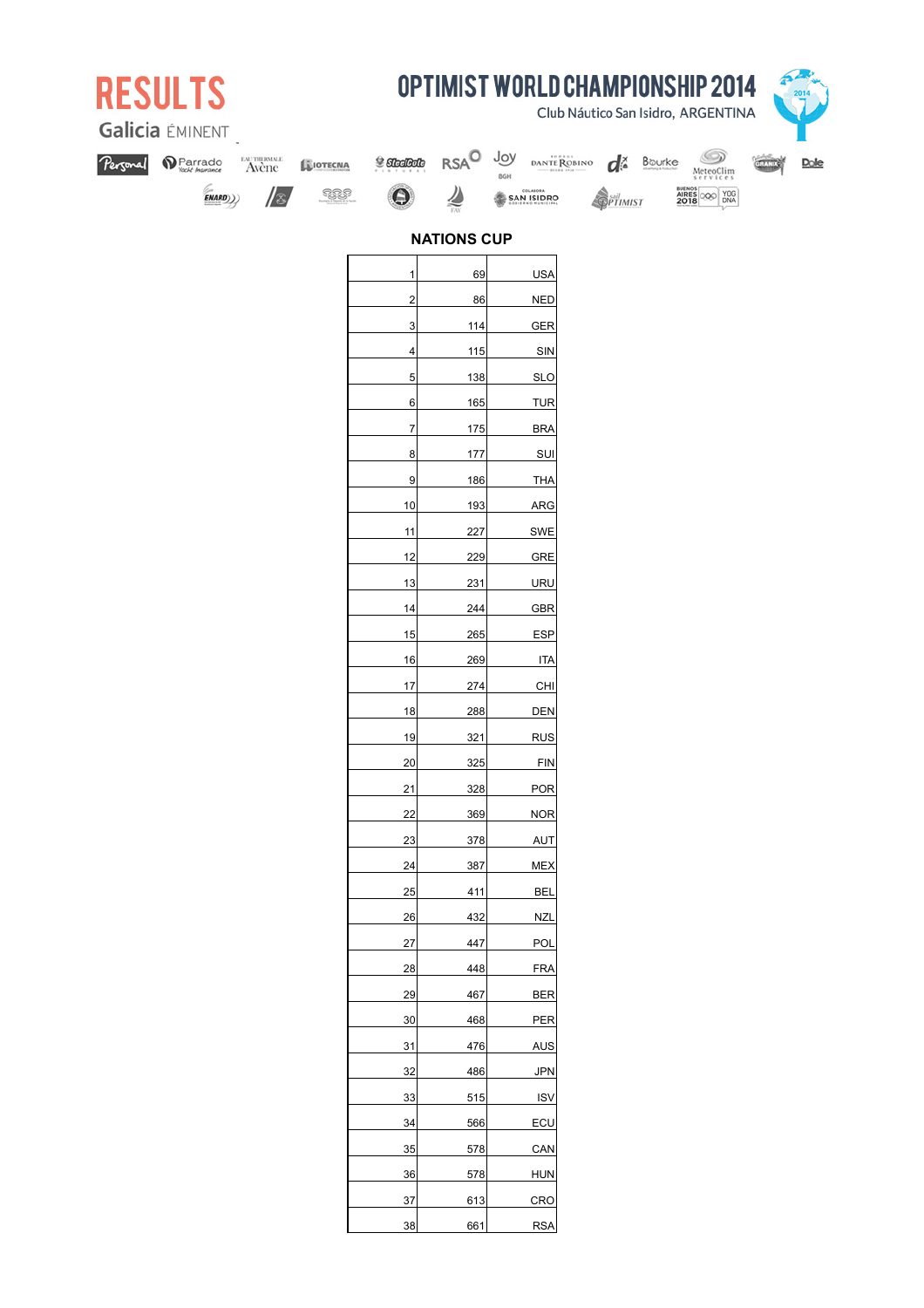|  | . . |  |
|--|-----|--|
|  |     |  |

OPTIMIST WORLD CHAMPIONSHIP 2014

Club Náutico San Isidro, ARGENTINA

**OPTIMIST** 

Nat

AHO

AHO

ANG

ANG

**ARG** 

ARG

ARG

**ARG** 

ARG

AUS

AUS

AUS

**AUS** 

**AUS** 

**AUT** 

**AUT** 

AUT

**AUT** 

**AUT** 

**BEL** 

**BFI** 

**BEL** 

**BEL** 

**BEL** 

**BER** 

**BER** 

**BER** 

**BER** 

**BER** 

**BRA** 

**BRA** 

**BRA** 

**BRA** 

**BRA** 

**BUL** 

CAN

 $CAN$ 

CAN

CAN

CAN

CHI

 $CHI$ 



Galicia EMINENT

**Calculations for Nations Cup** Overall rank Fleet rank

157 18th

199 60th

173 34th

184 45th

13 13th

27 27th

73 4th

80 11th

146 7th

49 49th

117 48th

154 15th

156 17th

165 26th

63 63rd

90 21st

109 40th

116 47th

142 3rd

75 6th

92 23rd

118 49th

126 57th

168 29th

34 34th

101 32nd

147 8th

185 46th

189 50th

5 5th

6 6th

77 8th

87 18th

160 21st

187 48th

123 54th

128 50th

133 64th

194 55th

195 56th

58 58th

59 59th

| nal | Parrado | EAUTHERMALE.<br>Avène | LUOTECNA |
|-----|---------|-----------------------|----------|
|     |         |                       |          |

**RSAO** Joy

ℤ

DANTE ROBINO **O** Bourke

SAN ISIDRO

MeteoClim

AIRES OOR TOG

Gender

 $\mathsf{M}% _{T}=\mathsf{M}_{T}\!\left( a,b\right) ,\ \mathsf{M}_{T}=\mathsf{M}_{T}$ 

M

M

M

M

 ${\sf M}$ 

 $\overline{M}$ 

M

M

M

M

 $\mathsf{M}$ 

M

M

M

M

 $\mathsf{M}$ 

M

M

 $\overline{M}$ 

M

F

M

 $\mathbf{r}$ 

M

M

F

M

M

 $\mathsf{M}$ 

M

M

M

 $\overline{F}$ 

 $M$ 

M

M

 $\overline{M}$ 

M

 $M$ 

M

E

Total

**PROPIO** 

**PROPIO** 

**PROPIO** 

**PROPIO** 

**WINNER** 

PROPIO<sub>3</sub> ARG

476 AUS

378 AUT

WINNER

WINNER1 BEL

467 BER

**175 BRA** 

**578 CAN** 

**PROPIO** 

**PROPIO** 

 $ENARD))$  $\sqrt{2}$ 

Red

Red

Red

Red

Yellow

Yellow

Blue

Blue

Red

Yellow

Blue

Red

Red

Red

Yellow

**Blue** 

Blue

Blue

Red

Blue

Blue

Blue

Blue

Red

Yellow

Blue

Red

Red

Red

Yellow

Yellow

Blue

Blue

Red

Red

Blue

Blue

Blue

Red

Red

Yellow

Yellow

Sailnumber

AHO<sub>69</sub>

AHO 73

**ANG 404** 

**ANG 405** 

ARG 3185

ARG 3493

ARG 3345

ARG 3554

ARG 3553

**AUS 1414** 

**AUS 1200** 

**AUS 1250** 

**AUS 1078** 

**AUS 1520** 

**AUT 1217** 

**AUT 1199** 

**AUT 1036** 

**AUT 1102** 

**AUT 1852** 

**BEL 1170** 

**BEL 1163** 

**BEL 1171** 

**BEL 1169** 

**BEL 1137** 

**BER 1121** 

**BER 1029** 

**BER 1088** 

**BER 1009** 

**BER 1084** 

**BRA 3345** 

**BRA 3743** 

**BRA 3729** 

**BRA 3885** 

**BRA 3442** 

**BUL 240** 

CAN 1000

CAN 1493

**CAN 1559** 

**CAN 1242** 

**CAN 1599** 

CHI 810

**CHI 844** 

 $$S<sub>ref</sub>$ 

Name

Nathan Smith

Luke Bacon

António Nunes

Lucas Videla

Dante Cittadini

Facundo Mónaco

Nicolás Fidalgo

Jayden Dalton

Matt Meaney

Hugo Hamilton

**Leopold LANG** 

Jacob MAYR

Yannis SAJE

Nikolaus CLODI

Johannes LAESSER

Steelandt Lennert

Van Hoye Dries

Verstraelen Eline

De Gendt Simon

De Bruycker Anna

Tayte Alexander Stefaniuk

Adriana Ursula Penruddocke

George William John Buckley

Joseph Peter Arrowsmith

Tiago Quevedo

Gabriel Lopes

**Tiago Monteiro** 

Clara Penteado

Luben Teodorov

Ryan Anderson

William McInnes

Ben Ruitenberg

Michael Magi

Benjamín Molina

Colomba Parodi

David Sapp

Gustavo Abdulklech

Michael Paul Wollmann

Rome Featherstone

Otto Henry

Juan Ignacio Queirel

João Francisco Artur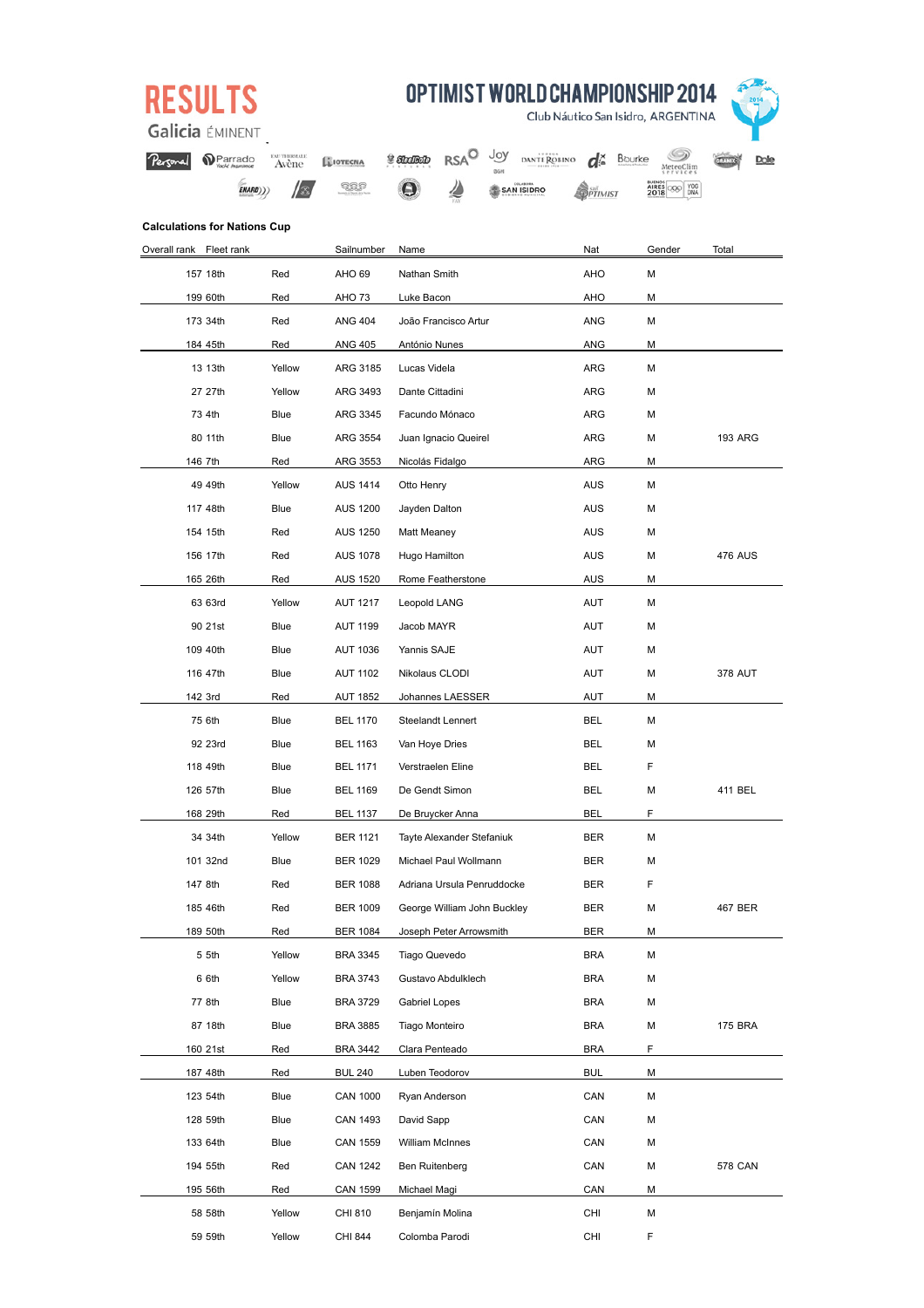| 78 9th   | Blue   | CHI 437         | Benjamín Fuenzalida         | CHI        | М  | <b>PROPIO</b>  |
|----------|--------|-----------------|-----------------------------|------------|----|----------------|
| 79 10th  | Blue   | CHI 836         | <b>Felipe Fuentes</b>       | CHI        | М  | PROPIO 4 CHI   |
| 155 16th | Red    | <b>CHI 226</b>  | Santiago Ugarte             | CHI        | М  | <b>PROPIO</b>  |
| 39 39th  | Yellow | <b>COL 2552</b> | Simón Gómez Ortiz           | COL        | М  |                |
| 198 59th | Red    | COL 1557        | Camilo Chaparro             | COL        | М  |                |
| 206 67th | Red    | COL 33          | Maria Camila Heredia Dugand | COL        | F  |                |
| 135 66th | Blue   | CRO 1117        | Nina kopac                  | CRO        | F  |                |
| 139 70th | Blue   | CRO 1079        | Kre imir Buneta             | CRO        | М  |                |
| 163 24th | Red    | CRO 1109        | Deni Martinovi              | CRO        | М  |                |
| 176 37th | Red    | CRO 1099        | Martin Verbanec             | CRO        | М  | 613 CRO        |
| 197 58th | Red    | CRO 1060        | Roko Copi                   | CRO        | М  |                |
| 36 36th  | Yellow | <b>DEN 8482</b> | Oliver Ørting               | DEN        | М  | <b>WINNER</b>  |
| 55 55th  | Yellow | <b>DEN 8484</b> | Albert Dalum Spork          | DEN        | М  | <b>WINNER</b>  |
| 93 24th  | Blue   | <b>DEN 8313</b> | Nicolai Rørholm Borch       | <b>DEN</b> | М  |                |
| 104 35th | Blue   | <b>DEN 8481</b> | Victor Wantzin              | DEN        | М  | WINNER88 DEN   |
| 180 41st | Red    | <b>DEN 8408</b> | Johan Beckett               | DEN        | М  | <b>WINNER</b>  |
| 96 27th  | Blue   | ECU 5932        | <b>IGNACIO VIDAL ZUNINO</b> | ECU        | м  |                |
| 137 68th | Blue   | ECU 5931        | ARIANA FERNANDEZ MORALES    | ECU        | F  |                |
| 162 23rd | Red    | ECU 5933        | RAFAELA RIZZO SIERRA        | ECU        | F  |                |
| 171 32nd | Red    | ECU 5935        | CHIARA PEROTTI CORREA       | ECU        | F  | <b>566 ECU</b> |
| 181 42nd | Red    | ECU 5934        | ERNESTO SARRAZIN GALLARDO   | ECU        | м  |                |
| 4 4th    | Yellow | ESP 2449        | AINA COLOM                  | <b>ESP</b> | F  |                |
| 82 13th  | Blue   | ESP 2371        | ENRIQUE LUJAN               | <b>ESP</b> | М  |                |
| 88 19th  | Blue   | ESP 2314        | ALBERT TORRES               | <b>ESP</b> | М  |                |
| 91 22nd  | Blue   | ESP 2318        | <b>MELSION ROSSELLO</b>     | <b>ESP</b> | М  | 265 ESP        |
| 98 29th  | Blue   | ESP 2402        | ALBERT GELPI                | <b>ESP</b> | м  |                |
| 31 31st  | Yellow | <b>FIN 927</b>  | Valtteri Uusitalo           | <b>FIN</b> | М  |                |
| 89 20th  | Blue   | <b>FIN 933</b>  | Jakob Eklund                | <b>FIN</b> | м  |                |
| 99 30th  | Blue   | <b>FIN 944</b>  | <b>Filip Store</b>          | <b>FIN</b> | М  |                |
| 106 37th | Blue   | <b>FIN 921</b>  | <b>Tommy Stenius</b>        | <b>FIN</b> | М  | 325 FIN        |
| 190 51st | Red    | FIN 1029        | Robin Berner                | FIN        | м  |                |
| 66 66th  | Yellow | <b>FRA 2452</b> | Ulysse MIGRAINE             | <b>FRA</b> | М  |                |
| 110 41st | Blue   | FRA 2436        | Lou Anne MORIN              | <b>FRA</b> | F  |                |
| 122 53rd | Blue   | FRA 2490        | Violette DORANGE            | <b>FRA</b> | F  |                |
| 150 11th | Red    | FRA 2380        | Alice CHIAPPORI             | <b>FRA</b> | F  | 448 FRA        |
| 164 25th | Red    | FRA 2430        | Calixte BENOIT              | <b>FRA</b> | м  |                |
| 33 33rd  | Yellow | GBR 6321        | Vita Heathcote              | GBR        | F. | <b>WINNER</b>  |
| 48 48th  | Yellow | GBR 6322        | Benno Marstaller            | <b>GBR</b> | м  | WINNER         |
| 52 52nd  | Yellow | GBR 6200        | Rhys Lewis                  | GBR        | М  |                |
| 111 42nd | Blue   | GBR 6201        | William Hall                | <b>GBR</b> | М  | 244 GBR        |
| 113 44th | Blue   | GBR 6147        | <b>Hatty Morsley</b>        | GBR        | F. |                |
| 14 14th  | Yellow | GER 13420       | Valentin Müller             | <b>GER</b> | М  |                |
| 24 24th  | Yellow | GER 13424       | Deike Bornemann             | <b>GER</b> | F  | WINNER         |
| 29 29th  | Yellow | GER 13421       | Roko Mohr                   | GER        | М  |                |
| 47 47th  | Yellow | GER 13360       | Lucas Schlüter              | <b>GER</b> | М  | 114 GER        |
| 81 12th  | Blue   | GER 13422       | Daniel Göttlich             | GER        | м  | WINNER         |
| 3 3rd    | Yellow | GRE 2614        | DIMITRIS PAPADIMITRIOU      | GRE        | М  | WINNER         |
| 45 45th  | Yellow | GRE 2084        | ARIADNE PARASKEVI SPANAKI   | GRE        | F  |                |
| 74 5th   | Blue   | GRE 2613        | TELIS ATHANASOPOULOS YOGO   | GRE        | М  | <b>WINNER</b>  |
| 107 38th | Blue   | GRE 4794        | <b>IASONAS KEFALONITIS</b>  | GRE        | М  | 229 GRE        |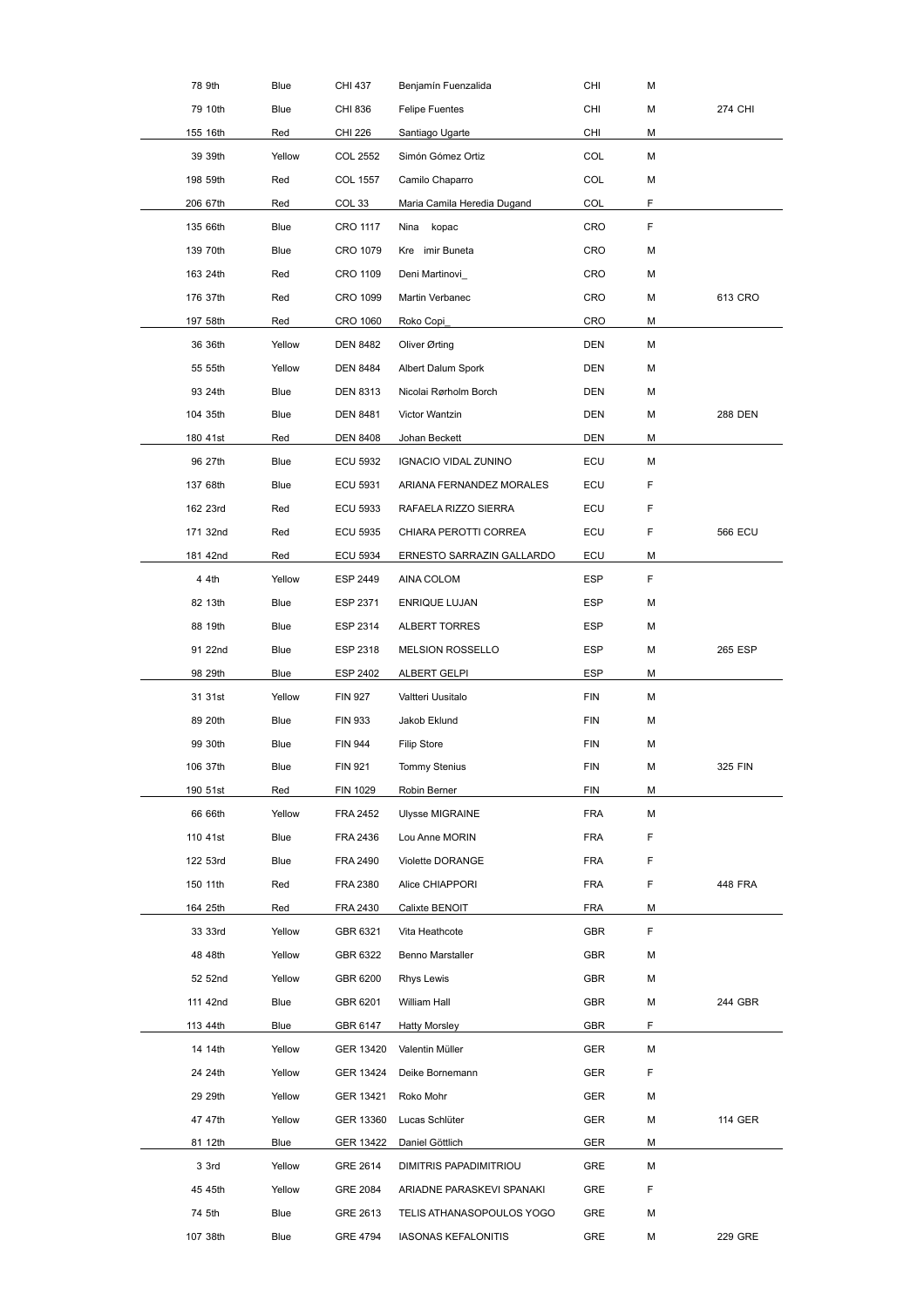| 112 43rd | Blue   | GRE 2599         | NIKOLAOS KARAGIANNIDIS                | GRE        | М  |                |
|----------|--------|------------------|---------------------------------------|------------|----|----------------|
| 192 53rd | Red    | <b>HKG 888</b>   | Nancy Highfield                       | <b>HKG</b> | F  |                |
| 124 55th | Blue   | <b>HUN 1311</b>  | Arthur De Jonghe                      | <b>HUN</b> | М  |                |
| 131 62nd | Blue   | <b>HUN 1312</b>  | Mate Jeney                            | <b>HUN</b> | М  |                |
| 148 9th  | Red    | <b>HUN 1170</b>  | Andras Pavlik                         | <b>HUN</b> | М  |                |
| 175 36th | Red    | <b>HUN 1146</b>  | <b>Balint Kocsis</b>                  | <b>HUN</b> | М  | 578 HUN        |
| 174 35th | Red    | <b>IRL 1525</b>  | Harry Durcan                          | IRL        | М  | <b>WINNER</b>  |
| 46 46th  | Yellow | <b>ISV 720</b>   | <b>Teddy Nicolosi</b>                 | <b>ISV</b> | М  |                |
| 138 69th | Blue   | <b>ISV 642</b>   | Mia Nicolosi                          | <b>ISV</b> | F  |                |
| 159 20th | Red    | <b>ISV 224</b>   | Julian van den Driessche              | <b>ISV</b> | М  |                |
| 172 33rd | Red    | ISV <sub>6</sub> | <b>Christopher Sharpless</b>          | <b>ISV</b> | М  | 515 ISV        |
| 177 38th | Red    | <b>ISV 215</b>   | Robert Hunter                         | <b>ISV</b> | М  |                |
| 40 40th  | Yellow | <b>ITA 8440</b>  | ANDREA ORLANDO                        | <b>ITA</b> | М  |                |
| 65 65th  | Yellow | <b>ITA 8089</b>  | DAVIDE DUCHI                          | <b>ITA</b> | М  |                |
| 67 67th  | Yellow | <b>ITA 8286</b>  | <b>GAIA BERGONZINI</b>                | ITA        | F  |                |
| 97 28th  | Blue   | <b>ITA 7912</b>  | ELISABETTA FEDELE                     | ITA        | F  | <b>269 ITA</b> |
| 178 39th | Red    | <b>ITA 8221</b>  | ARIANNA PASSAMONTI                    | <b>ITA</b> | F. |                |
| 86 17th  | Blue   | <b>IVB 911</b>   | Rayne Duff                            | IVB        | М  |                |
| 182 43rd | Red    | <b>IVB 1701</b>  | Thad Lettsome                         | <b>IVB</b> | М  |                |
| 85 16th  | Blue   | JPN 3286         | RYO KOGISO                            | JPN        | М  |                |
| 114 45th | Blue   | JPN 3186         | <b>KEITO ONOMICHI</b>                 | <b>JPN</b> | М  |                |
| 143 4th  | Red    | JPN 3287         | ANNA TSUJI                            | <b>JPN</b> | F  |                |
| 144 5th  | Red    | JPN 3239         | TATSUTO FUJIWARA                      | JPN        | М  | 486 JPN        |
| 151 12th | Red    | <b>JPN 2902</b>  | <b>JIN KAMIYA</b>                     | <b>JPN</b> | М  |                |
| 196 57th | Red    | KOR 24           | Donguk Kim                            | <b>KOR</b> | М  |                |
| 57 57th  | Yellow | <b>MEX 769</b>   | Andres Domenech Peralta               | MEX        | М  |                |
| 68 68th  | Yellow | <b>MEX 768</b>   | <b>Bruno Aloi Timeus</b>              | MEX        | М  |                |
| 130 61st | Blue   | <b>MEX 800</b>   | Juan Pablo Rivas Guerrero             | MEX        | М  |                |
| 132 63rd | Blue   | <b>MEX 744</b>   | Keyla Darani Hernández Oviedo         | MEX        | F  | 387 MEX        |
| 167 28th | Red    | <b>MEX 671</b>   | <b>Milton Reyes</b>                   | MEX        | М  |                |
| 62 62nd  | Yellow | <b>MLT 22</b>    | Jake Satariano                        | MLT        | М  |                |
| 136 67th | Blue   | <b>MON 1412</b>  | Alexander IIsley                      | <b>MON</b> | М  |                |
| 7 7th    | Yellow | NED 3221         | Jelmer Velds                          | NED        | М  | <b>WINNER</b>  |
| 19 19th  | Yellow | NED 3219         | Annabelle Westerhof                   | NED        | F  | <b>WINNER</b>  |
| 22 22nd  | Yellow | NED 3218         | Thomas Westerhof                      | NED        | М  | <b>WINNER</b>  |
| 38 38th  | Yellow | <b>NED 3220</b>  | Laila Van der Meer                    | NED        | F  | WINNER6 NED    |
| 70 1st   | Blue   | NED 3217         | Stijn Paardekooper                    | NED        | М  | WINNER         |
| 53 53rd  | Yellow | NOR 3819         | <b>Berthet Mathias</b>                | <b>NOR</b> | М  | WINNER         |
| 61 61st  | Yellow | <b>NOR 3808</b>  | Tommasgaard Uffe                      | <b>NOR</b> | М  | WINNER         |
| 94 25th  | Blue   | NOR 3815         | S.Berg Vilde Anine                    | NOR.       | F  | WINNER         |
| 161 22nd | Red    | <b>NOR 3775</b>  | Sandmo Birkeland Tobias               | <b>NOR</b> | М  | WINNBRG9 NOR   |
| 169 30th | Red    | NOR 3461         | Vabø Karoline Eirin                   | <b>NOR</b> | F  |                |
| 37 37th  | Yellow | <b>NZL 4050</b>  | Lewis Anderson                        | NZL        | М  |                |
| 103 34th | Blue   | NZL 4232         | Kerensa Jennings                      | NZL        | F  |                |
| 140 1st  | Red    | <b>NZL 4581</b>  | Scott McKenzie                        | NZL        | М  |                |
| 152 13th | Red    | <b>NZL 4583</b>  | Sam Bacon                             | NZL        | М  | 432 NZL        |
| 158 19th | Red    | <b>NZL 4499</b>  | Jackson Keon                          | NZL        | М  |                |
| 204 65th | Red    | <b>PAR 12</b>    | Pilar Ferreiro Rodriguez              | PAR        | F  |                |
|          |        | <b>PAR 10</b>    |                                       | PAR        | F  |                |
| 205 66th | Red    |                  | Katja Victoria Heinichen Mansfeld     |            |    |                |
| 207 68th | Red    | PAR 3632         | Patricio Sebastian Heinichen Mansfeld | PAR        | М  |                |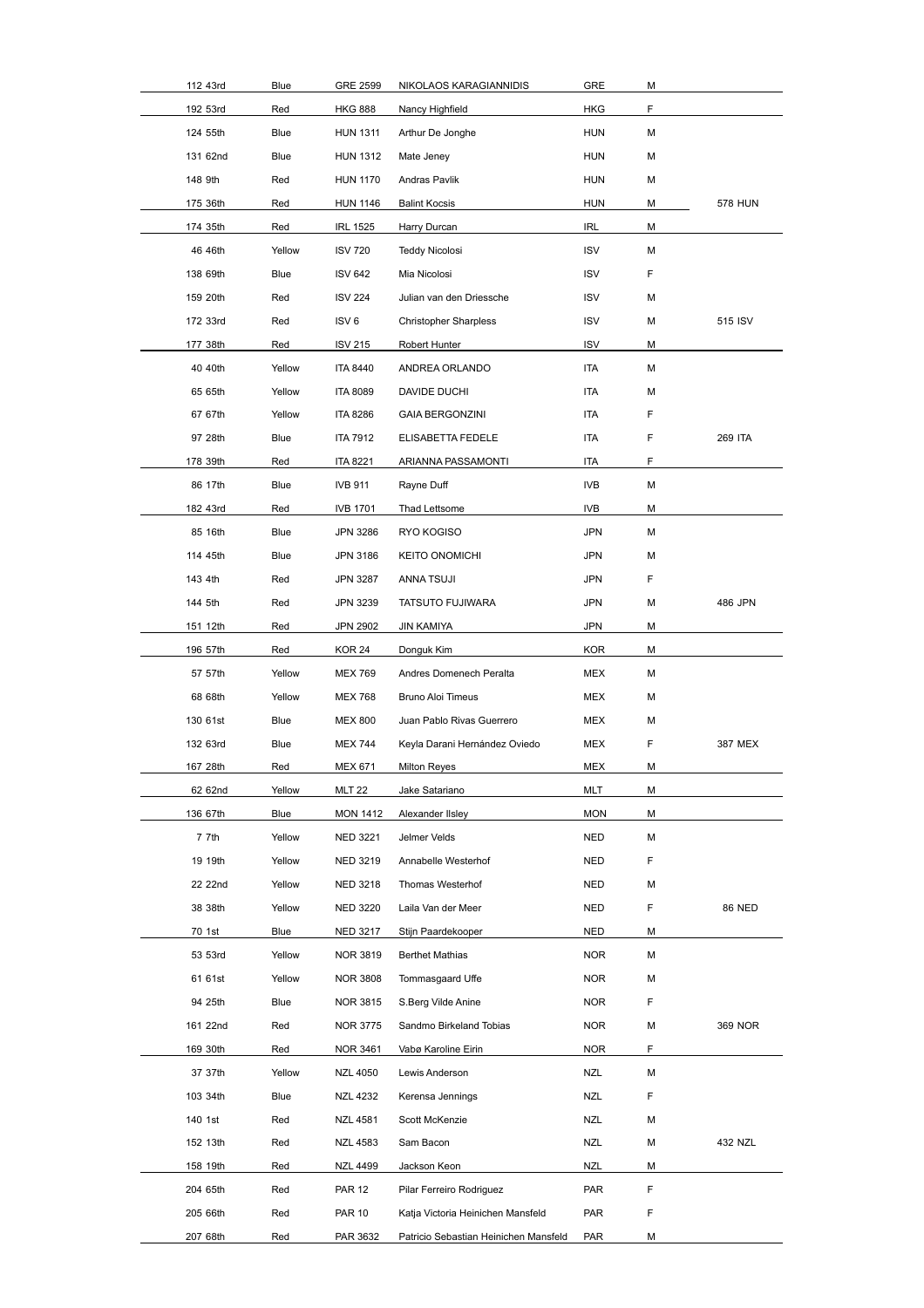| 60 60th  | Yellow      | <b>PER 304</b>  | STEFANO VIALE                 | PER        | М  |                |
|----------|-------------|-----------------|-------------------------------|------------|----|----------------|
| 76 7th   | Blue        | <b>PER 326</b>  | JOAQUIN JIMENEZ               | PER        | М  |                |
| 153 14th | Red         | <b>PER 239</b>  | RAFAELLA CALVO PEREZ          | PER        | F  |                |
| 179 40th | Red         | <b>PER 305</b>  | ADRIANA CARNEIRO              | PER        | F  | 468 PER        |
| 191 52nd | Red         | <b>PER 321</b>  | VALERIA MANDRIOTTI            | PER        | F  |                |
| 95 26th  | <b>Blue</b> | POL 1611        | Bartosz Wa czyk               | POL        | М  |                |
| 108 39th | Blue        | POL 1713        | Adam G ogowski                | <b>POL</b> | М  |                |
| 119 50th | Blue        | POL 1735        | Tytus Butowski                | POL        | М  |                |
| 125 56th | Blue        | POL 1650        | Seweryn Wysoki_ski            | <b>POL</b> | М  | 447 POL        |
| 203 64th | Red         | POL 1619        | Jakub Storch                  | <b>POL</b> | М  |                |
| 41 41st  | Yellow      | POR 2569        | João Tomás Colaço Bolina      | <b>POR</b> | М  |                |
| 51 51st  | Yellow      | POR 2374        | Manuel Ramos                  | <b>POR</b> | М  |                |
| 115 46th | Blue        | POR 2476        | André Delgado Serra           | <b>POR</b> | М  |                |
| 121 52nd | Blue        | POR 2596        | Afonso Vieira Rodrigues       | <b>POR</b> | М  | 328 POR        |
| 166 27th | Red         | POR 2512        | Tomás Rocha de Macedo Barreto | <b>POR</b> | м  |                |
| 129 60th | Blue        | <b>RSA 1392</b> | ALEXANDER BROOKS              | <b>RSA</b> | М  |                |
| 145 6th  | Red         | RSA 1406        | Arin Long                     | <b>RSA</b> | М  |                |
| 186 47th | Red         | <b>RSA 142</b>  | Campbell Tiley                | <b>RSA</b> | М  |                |
| 201 62nd | Red         | <b>RSA 1428</b> | Elsje Dijkstra                | <b>RSA</b> | F  | 661 RSA        |
| 202 63rd | Red         | RSA 1438        | Jemima Baum                   | <b>RSA</b> | F  |                |
| 25 25th  | Yellow      | <b>RUS 1001</b> | Zoya Novikova                 | <b>RUS</b> | F. | <b>WINNER</b>  |
| 42 42nd  | Yellow      | <b>RUS 169</b>  | Dmitry Lazdin                 | <b>RUS</b> | М  |                |
| 120 51st | Blue        | <b>RUS 21</b>   | Leonid Pushev                 | <b>RUS</b> | М  |                |
| 134 65th | Blue        | <b>RUS 45</b>   | Dmitry Golovkin               | <b>RUS</b> | М  | 321 RUS        |
| 188 49th | Red         | <b>RUS 2012</b> | Leonid Skorikov               | <b>RUS</b> | М  |                |
| 12 12th  | Yellow      | <b>SIN 119</b>  | Samuel Neo                    | SIN        | М  | <b>WINNER</b>  |
| 23 23rd  | Yellow      | <b>SIN 111</b>  | James Koh                     | SIN        | М  | <b>WINNER</b>  |
| 30 30th  | Yellow      | <b>SIN 112</b>  | Raynn Kwok                    | SIN        | М  | <b>WINNER</b>  |
| 50 50th  | Yellow      | <b>SIN 118</b>  | <b>Isaac Tang</b>             | SIN        | М  | WINNERS SIN    |
| 72 3rd   | Blue        | <b>SIN 114</b>  | Ryan Kwok                     | SIN        | М  | WINNER         |
| 11 11th  | Yellow      | <b>SLO 229</b>  | Mara Turin                    | <b>SLO</b> | F  |                |
| 28 28th  | Yellow      | <b>SLO 2007</b> | Rok Verderber                 | <b>SLO</b> | М  |                |
| 43 43rd  | Yellow      | <b>SLO 558</b>  | Klemen Semelbauer             | <b>SLO</b> | М  |                |
| 56 56th  | Yellow      | SLO 1002        | Matej Planin i                | <b>SLO</b> | М  | 138 SLO        |
| 127 58th | Blue        | SLO 843         | Nicolo Kravanja               | <b>SLO</b> | М  |                |
| 1.1st    | Yellow      | <b>SUI 1685</b> | Nicolas Rolaz                 | SUI        | М  | <b>WINNER</b>  |
| 20 20th  | Yellow      | <b>SUI 1695</b> | Nick Zeltner                  | SUI        | М  | <b>WINNER</b>  |
| 54 54th  | Yellow      | <b>SUI 1662</b> | Florian Geissbühler           | SUI        | М  | WINNER         |
| 102 33rd | Blue        | <b>SUI 1707</b> | Livio Erni                    | SUI        | М  | WINNER7 SUI    |
| 170 31st | Red         | <b>SUI 1702</b> | Joshua Richner                | SUI        | м  | <b>WINNER</b>  |
| 18 18th  | Yellow      | <b>SWE 4569</b> | Lucas Bergström               | <b>SWE</b> | М  |                |
| 21 21st  | Yellow      | <b>SWE 4576</b> | Oscar Engström                | SWE        | М  | <b>WINNER</b>  |
| 83 14th  | Blue        | SWE 4515        | Olle Aronsson                 | <b>SWE</b> | М  |                |
| 105 36th | Blue        | SWE 4547        | Victoria Dyrell               | <b>SWE</b> | F  | WINNERS7 SWE   |
| 193 54th | Red         | <b>SWE 4572</b> | Marius Westerlind             | <b>SWE</b> | М  | <b>WINNER</b>  |
| $2$ 2nd  | Yellow      | <b>THA 1191</b> | Voravong rachrattanaruk       | THA        | М  |                |
| 9 9th    | Yellow      | THA 2243        | Suthon Yampinid               | THA        | М  |                |
| 26 26th  | Yellow      | <b>THA 15</b>   | Nopporn Booncherd             | THA        | М  |                |
| 149 10th | Red         | <b>THA 845</b>  | Sutida Poonpat                | THA        | F  | <b>186 THA</b> |
| 200 61st | Red         | THA 945         | Intira Panpiboon              | THA        | F  |                |